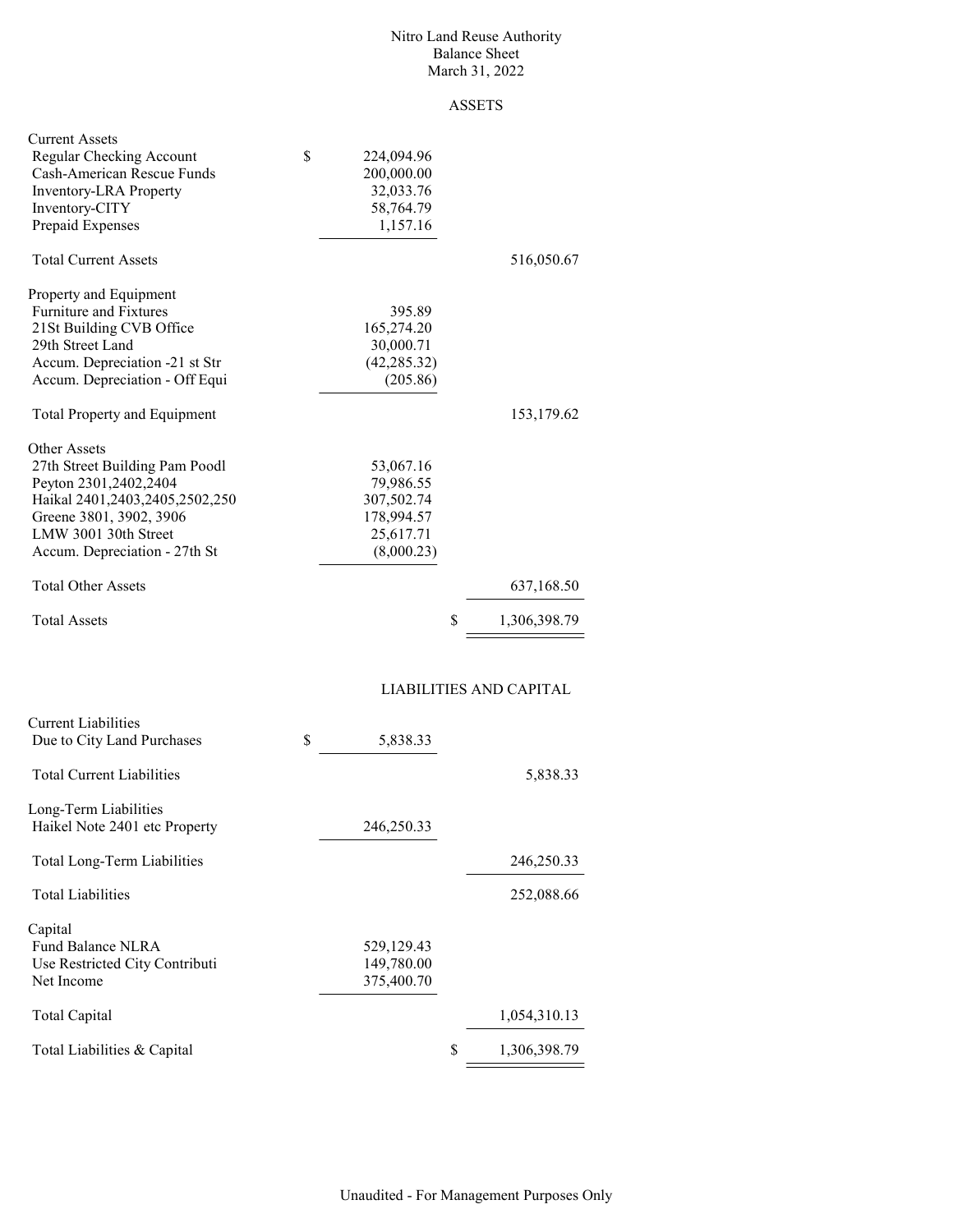### Nitro Land Reuse Authority Income Statement For the Nine Months Ending March 31, 2022

| Revenues<br>\$<br>Sales-Rent<br>1,740.00<br>\$<br>12,010.00<br>\$<br>10,035.00<br>\$<br>10,035.00<br>Reimbursement City Property<br>0.00<br>3,312.43<br>0.00<br>0.00<br>0.00<br>1,055.86<br>0.00<br>0.00<br>Reimbursement LRA Property<br>0.00<br>0.00<br>Sales - City Property<br>10,800.00<br>0.00<br>Contributions-From City<br>200,000.00<br>400,000.00<br>364,312.36<br>149,994.00<br><b>Total Revenues</b><br>201,740.00<br>160,029.00<br>427,178.29<br>374, 347. 36<br>Cost of Sales<br>189.00<br>Property Purchased<br>0.00<br>26.00<br>112,500.00<br>Cost of City Prop Sold<br>0.00<br>10,110.37<br>0.00<br>0.00<br>Transfer Cost 2B Redeemed City<br>0.00<br>7,333.10<br>0.00<br>0.00<br>Transfer Cost 2B Redeemed LRA<br>0.00<br>1,035.16<br>0.00<br>0.00<br>0.00<br>5,838.33<br>0.00<br>Contributions to City<br>0.00<br>Cost of Sales-Sales Commission<br>0.00<br>5,500.00<br>0.00<br>0.00<br>Cost of Sales-City Profit<br>0.00<br>231.57<br>0.00<br>0.00<br>Cost of Sales - Demolition<br>0.00<br>12,120.00<br>0.00<br>11,250.00<br>0.00<br>0.00<br>242.11<br>0.00<br><b>Property Taxes</b><br><b>Total Cost of Sales</b><br>0.00<br>268.11<br>42,357.53<br>123,750.00<br>Gross Profit<br>201,740.00<br>384,820.76<br>374,079.25<br>36,279.00<br>Expenses<br>Audit<br>0.00<br>0.00<br>0.00<br>3,006.00<br>0.00<br>51.53<br>406.65<br><b>Bank Charge Expense</b><br>0.00<br>Professional Services<br>1,468.36<br>1,480.36<br>11,997.00<br>0.00<br>0.00<br>0.00<br>0.00<br>2,250.00<br>Insurance<br>0.00<br>53.23<br>162.50<br>Supplies Expense<br>216.00<br>0.00<br>0.00<br>259.35<br>0.00<br>Subscription Expense<br>Postage and Shipping Expense<br>0.00<br>0.00<br>0.00<br>1,125.00<br>Maintenance Expense<br>0.00<br>225.00<br>0.00<br>11,250.00<br>Meetings Expense<br>0.00<br>413.13<br>0.00<br>0.00<br><b>Interest Expense</b><br>2,332.02<br>0.00<br>0.00<br>2,332.02<br>0.00<br>1,822.50<br>427.50<br>450.00<br><b>Website Hosting</b><br>Utilities<br>181.86<br>3,042.29<br>3,953.18<br>6,003.00<br>3,982.24<br>9,420.06<br>5,209.18<br>36,297.00<br><b>Total Expenses</b><br>\$<br>\$<br>\$<br>\$<br>(18.00)<br>Net Income<br>197,757.76<br>375,400.70<br>368,870.07 |  | <b>Current Month</b><br>This Year | Year to Date<br>Current | Year to Date LY<br>Last Year | <b>Budget YTD</b><br>This Year |
|----------------------------------------------------------------------------------------------------------------------------------------------------------------------------------------------------------------------------------------------------------------------------------------------------------------------------------------------------------------------------------------------------------------------------------------------------------------------------------------------------------------------------------------------------------------------------------------------------------------------------------------------------------------------------------------------------------------------------------------------------------------------------------------------------------------------------------------------------------------------------------------------------------------------------------------------------------------------------------------------------------------------------------------------------------------------------------------------------------------------------------------------------------------------------------------------------------------------------------------------------------------------------------------------------------------------------------------------------------------------------------------------------------------------------------------------------------------------------------------------------------------------------------------------------------------------------------------------------------------------------------------------------------------------------------------------------------------------------------------------------------------------------------------------------------------------------------------------------------------------------------------------------------------------------------------------------------------------------------------------------------------------------------------------------------------------------------------------------------------------------------------------------------------------------------------------|--|-----------------------------------|-------------------------|------------------------------|--------------------------------|
|                                                                                                                                                                                                                                                                                                                                                                                                                                                                                                                                                                                                                                                                                                                                                                                                                                                                                                                                                                                                                                                                                                                                                                                                                                                                                                                                                                                                                                                                                                                                                                                                                                                                                                                                                                                                                                                                                                                                                                                                                                                                                                                                                                                              |  |                                   |                         |                              |                                |
|                                                                                                                                                                                                                                                                                                                                                                                                                                                                                                                                                                                                                                                                                                                                                                                                                                                                                                                                                                                                                                                                                                                                                                                                                                                                                                                                                                                                                                                                                                                                                                                                                                                                                                                                                                                                                                                                                                                                                                                                                                                                                                                                                                                              |  |                                   |                         |                              |                                |
|                                                                                                                                                                                                                                                                                                                                                                                                                                                                                                                                                                                                                                                                                                                                                                                                                                                                                                                                                                                                                                                                                                                                                                                                                                                                                                                                                                                                                                                                                                                                                                                                                                                                                                                                                                                                                                                                                                                                                                                                                                                                                                                                                                                              |  |                                   |                         |                              |                                |
|                                                                                                                                                                                                                                                                                                                                                                                                                                                                                                                                                                                                                                                                                                                                                                                                                                                                                                                                                                                                                                                                                                                                                                                                                                                                                                                                                                                                                                                                                                                                                                                                                                                                                                                                                                                                                                                                                                                                                                                                                                                                                                                                                                                              |  |                                   |                         |                              |                                |
|                                                                                                                                                                                                                                                                                                                                                                                                                                                                                                                                                                                                                                                                                                                                                                                                                                                                                                                                                                                                                                                                                                                                                                                                                                                                                                                                                                                                                                                                                                                                                                                                                                                                                                                                                                                                                                                                                                                                                                                                                                                                                                                                                                                              |  |                                   |                         |                              |                                |
|                                                                                                                                                                                                                                                                                                                                                                                                                                                                                                                                                                                                                                                                                                                                                                                                                                                                                                                                                                                                                                                                                                                                                                                                                                                                                                                                                                                                                                                                                                                                                                                                                                                                                                                                                                                                                                                                                                                                                                                                                                                                                                                                                                                              |  |                                   |                         |                              |                                |
|                                                                                                                                                                                                                                                                                                                                                                                                                                                                                                                                                                                                                                                                                                                                                                                                                                                                                                                                                                                                                                                                                                                                                                                                                                                                                                                                                                                                                                                                                                                                                                                                                                                                                                                                                                                                                                                                                                                                                                                                                                                                                                                                                                                              |  |                                   |                         |                              |                                |
|                                                                                                                                                                                                                                                                                                                                                                                                                                                                                                                                                                                                                                                                                                                                                                                                                                                                                                                                                                                                                                                                                                                                                                                                                                                                                                                                                                                                                                                                                                                                                                                                                                                                                                                                                                                                                                                                                                                                                                                                                                                                                                                                                                                              |  |                                   |                         |                              |                                |
|                                                                                                                                                                                                                                                                                                                                                                                                                                                                                                                                                                                                                                                                                                                                                                                                                                                                                                                                                                                                                                                                                                                                                                                                                                                                                                                                                                                                                                                                                                                                                                                                                                                                                                                                                                                                                                                                                                                                                                                                                                                                                                                                                                                              |  |                                   |                         |                              |                                |
|                                                                                                                                                                                                                                                                                                                                                                                                                                                                                                                                                                                                                                                                                                                                                                                                                                                                                                                                                                                                                                                                                                                                                                                                                                                                                                                                                                                                                                                                                                                                                                                                                                                                                                                                                                                                                                                                                                                                                                                                                                                                                                                                                                                              |  |                                   |                         |                              |                                |
|                                                                                                                                                                                                                                                                                                                                                                                                                                                                                                                                                                                                                                                                                                                                                                                                                                                                                                                                                                                                                                                                                                                                                                                                                                                                                                                                                                                                                                                                                                                                                                                                                                                                                                                                                                                                                                                                                                                                                                                                                                                                                                                                                                                              |  |                                   |                         |                              |                                |
|                                                                                                                                                                                                                                                                                                                                                                                                                                                                                                                                                                                                                                                                                                                                                                                                                                                                                                                                                                                                                                                                                                                                                                                                                                                                                                                                                                                                                                                                                                                                                                                                                                                                                                                                                                                                                                                                                                                                                                                                                                                                                                                                                                                              |  |                                   |                         |                              |                                |
|                                                                                                                                                                                                                                                                                                                                                                                                                                                                                                                                                                                                                                                                                                                                                                                                                                                                                                                                                                                                                                                                                                                                                                                                                                                                                                                                                                                                                                                                                                                                                                                                                                                                                                                                                                                                                                                                                                                                                                                                                                                                                                                                                                                              |  |                                   |                         |                              |                                |
|                                                                                                                                                                                                                                                                                                                                                                                                                                                                                                                                                                                                                                                                                                                                                                                                                                                                                                                                                                                                                                                                                                                                                                                                                                                                                                                                                                                                                                                                                                                                                                                                                                                                                                                                                                                                                                                                                                                                                                                                                                                                                                                                                                                              |  |                                   |                         |                              |                                |
|                                                                                                                                                                                                                                                                                                                                                                                                                                                                                                                                                                                                                                                                                                                                                                                                                                                                                                                                                                                                                                                                                                                                                                                                                                                                                                                                                                                                                                                                                                                                                                                                                                                                                                                                                                                                                                                                                                                                                                                                                                                                                                                                                                                              |  |                                   |                         |                              |                                |
|                                                                                                                                                                                                                                                                                                                                                                                                                                                                                                                                                                                                                                                                                                                                                                                                                                                                                                                                                                                                                                                                                                                                                                                                                                                                                                                                                                                                                                                                                                                                                                                                                                                                                                                                                                                                                                                                                                                                                                                                                                                                                                                                                                                              |  |                                   |                         |                              |                                |
|                                                                                                                                                                                                                                                                                                                                                                                                                                                                                                                                                                                                                                                                                                                                                                                                                                                                                                                                                                                                                                                                                                                                                                                                                                                                                                                                                                                                                                                                                                                                                                                                                                                                                                                                                                                                                                                                                                                                                                                                                                                                                                                                                                                              |  |                                   |                         |                              |                                |
|                                                                                                                                                                                                                                                                                                                                                                                                                                                                                                                                                                                                                                                                                                                                                                                                                                                                                                                                                                                                                                                                                                                                                                                                                                                                                                                                                                                                                                                                                                                                                                                                                                                                                                                                                                                                                                                                                                                                                                                                                                                                                                                                                                                              |  |                                   |                         |                              |                                |
|                                                                                                                                                                                                                                                                                                                                                                                                                                                                                                                                                                                                                                                                                                                                                                                                                                                                                                                                                                                                                                                                                                                                                                                                                                                                                                                                                                                                                                                                                                                                                                                                                                                                                                                                                                                                                                                                                                                                                                                                                                                                                                                                                                                              |  |                                   |                         |                              |                                |
|                                                                                                                                                                                                                                                                                                                                                                                                                                                                                                                                                                                                                                                                                                                                                                                                                                                                                                                                                                                                                                                                                                                                                                                                                                                                                                                                                                                                                                                                                                                                                                                                                                                                                                                                                                                                                                                                                                                                                                                                                                                                                                                                                                                              |  |                                   |                         |                              |                                |
|                                                                                                                                                                                                                                                                                                                                                                                                                                                                                                                                                                                                                                                                                                                                                                                                                                                                                                                                                                                                                                                                                                                                                                                                                                                                                                                                                                                                                                                                                                                                                                                                                                                                                                                                                                                                                                                                                                                                                                                                                                                                                                                                                                                              |  |                                   |                         |                              |                                |
|                                                                                                                                                                                                                                                                                                                                                                                                                                                                                                                                                                                                                                                                                                                                                                                                                                                                                                                                                                                                                                                                                                                                                                                                                                                                                                                                                                                                                                                                                                                                                                                                                                                                                                                                                                                                                                                                                                                                                                                                                                                                                                                                                                                              |  |                                   |                         |                              |                                |
|                                                                                                                                                                                                                                                                                                                                                                                                                                                                                                                                                                                                                                                                                                                                                                                                                                                                                                                                                                                                                                                                                                                                                                                                                                                                                                                                                                                                                                                                                                                                                                                                                                                                                                                                                                                                                                                                                                                                                                                                                                                                                                                                                                                              |  |                                   |                         |                              |                                |
|                                                                                                                                                                                                                                                                                                                                                                                                                                                                                                                                                                                                                                                                                                                                                                                                                                                                                                                                                                                                                                                                                                                                                                                                                                                                                                                                                                                                                                                                                                                                                                                                                                                                                                                                                                                                                                                                                                                                                                                                                                                                                                                                                                                              |  |                                   |                         |                              |                                |
|                                                                                                                                                                                                                                                                                                                                                                                                                                                                                                                                                                                                                                                                                                                                                                                                                                                                                                                                                                                                                                                                                                                                                                                                                                                                                                                                                                                                                                                                                                                                                                                                                                                                                                                                                                                                                                                                                                                                                                                                                                                                                                                                                                                              |  |                                   |                         |                              |                                |
|                                                                                                                                                                                                                                                                                                                                                                                                                                                                                                                                                                                                                                                                                                                                                                                                                                                                                                                                                                                                                                                                                                                                                                                                                                                                                                                                                                                                                                                                                                                                                                                                                                                                                                                                                                                                                                                                                                                                                                                                                                                                                                                                                                                              |  |                                   |                         |                              |                                |
|                                                                                                                                                                                                                                                                                                                                                                                                                                                                                                                                                                                                                                                                                                                                                                                                                                                                                                                                                                                                                                                                                                                                                                                                                                                                                                                                                                                                                                                                                                                                                                                                                                                                                                                                                                                                                                                                                                                                                                                                                                                                                                                                                                                              |  |                                   |                         |                              |                                |
|                                                                                                                                                                                                                                                                                                                                                                                                                                                                                                                                                                                                                                                                                                                                                                                                                                                                                                                                                                                                                                                                                                                                                                                                                                                                                                                                                                                                                                                                                                                                                                                                                                                                                                                                                                                                                                                                                                                                                                                                                                                                                                                                                                                              |  |                                   |                         |                              |                                |
|                                                                                                                                                                                                                                                                                                                                                                                                                                                                                                                                                                                                                                                                                                                                                                                                                                                                                                                                                                                                                                                                                                                                                                                                                                                                                                                                                                                                                                                                                                                                                                                                                                                                                                                                                                                                                                                                                                                                                                                                                                                                                                                                                                                              |  |                                   |                         |                              |                                |
|                                                                                                                                                                                                                                                                                                                                                                                                                                                                                                                                                                                                                                                                                                                                                                                                                                                                                                                                                                                                                                                                                                                                                                                                                                                                                                                                                                                                                                                                                                                                                                                                                                                                                                                                                                                                                                                                                                                                                                                                                                                                                                                                                                                              |  |                                   |                         |                              |                                |
|                                                                                                                                                                                                                                                                                                                                                                                                                                                                                                                                                                                                                                                                                                                                                                                                                                                                                                                                                                                                                                                                                                                                                                                                                                                                                                                                                                                                                                                                                                                                                                                                                                                                                                                                                                                                                                                                                                                                                                                                                                                                                                                                                                                              |  |                                   |                         |                              |                                |
|                                                                                                                                                                                                                                                                                                                                                                                                                                                                                                                                                                                                                                                                                                                                                                                                                                                                                                                                                                                                                                                                                                                                                                                                                                                                                                                                                                                                                                                                                                                                                                                                                                                                                                                                                                                                                                                                                                                                                                                                                                                                                                                                                                                              |  |                                   |                         |                              |                                |
|                                                                                                                                                                                                                                                                                                                                                                                                                                                                                                                                                                                                                                                                                                                                                                                                                                                                                                                                                                                                                                                                                                                                                                                                                                                                                                                                                                                                                                                                                                                                                                                                                                                                                                                                                                                                                                                                                                                                                                                                                                                                                                                                                                                              |  |                                   |                         |                              |                                |
|                                                                                                                                                                                                                                                                                                                                                                                                                                                                                                                                                                                                                                                                                                                                                                                                                                                                                                                                                                                                                                                                                                                                                                                                                                                                                                                                                                                                                                                                                                                                                                                                                                                                                                                                                                                                                                                                                                                                                                                                                                                                                                                                                                                              |  |                                   |                         |                              |                                |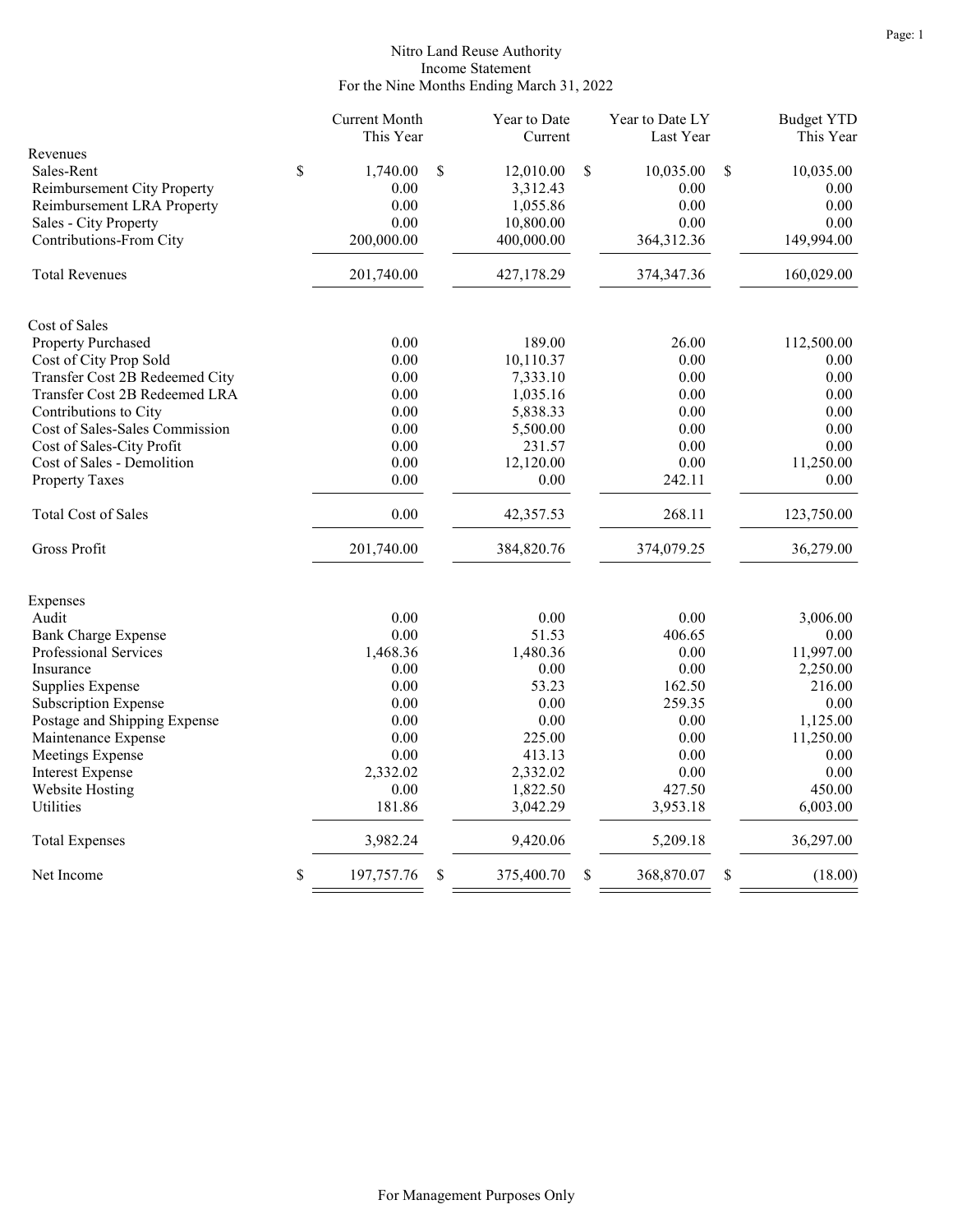# Nitro Land Reuse Authority Account Register For the Period From Mar 1, 2022 to Mar 31, 2022 10200 - Regular Checking Account

Filter Criteria includes: Report order is by Date.

| <b>Date</b> | Trans No  | <b>Type</b> | <b>Trans Desc</b>                                    | <b>Deposit Amt</b> | <b>Withdrawal Amt</b> | <b>Balance</b> |  |
|-------------|-----------|-------------|------------------------------------------------------|--------------------|-----------------------|----------------|--|
|             |           |             | <b>Beginning Balance</b>                             |                    |                       | 231,244.03     |  |
| 3/10/22     | 1161      | Withdraw    | Tyree, Embree & Associ QUIET TITLE 613&615 1ST AVE S |                    | 1,264.36              | 229.979.67     |  |
| 3/10/22     | 1162      | Withdraw    | Andre G Heikle JAN, FEB, MAR BALLOON PAYMENTS        |                    | 6.081.69              | 223,897.98     |  |
| 3/11/22     | 031122    | Deposit     | 2402 first Ave                                       | 625.00             |                       | 224.522.98     |  |
|             |           | Deposit     | Pampered Poodle                                      | 515.00             |                       | 225.037.98     |  |
|             |           | Deposit     | <b>Nitro Convention Visitors</b>                     | 600.00             |                       | 225.637.98     |  |
| 3/17/22     | 1163      | Withdraw    | Fifth Third Bank LRA EXPENSES PAID WITH CITY P CARD  |                    | 1.543.02              | 224,094.96     |  |
| 3/31/22     | ara funds | Other       | MOVE arf funds to separa TRANSFERRED TO A NEW ACCT   |                    | 200,000.00            | 24.094.96      |  |
| 3/31/22     | ara funds | Other       | deposit arf funds into acc                           | 200.000.00         |                       | 224.094.96     |  |
|             |           |             | <b>Total</b>                                         | 201,740.00         | 208,889.07            |                |  |